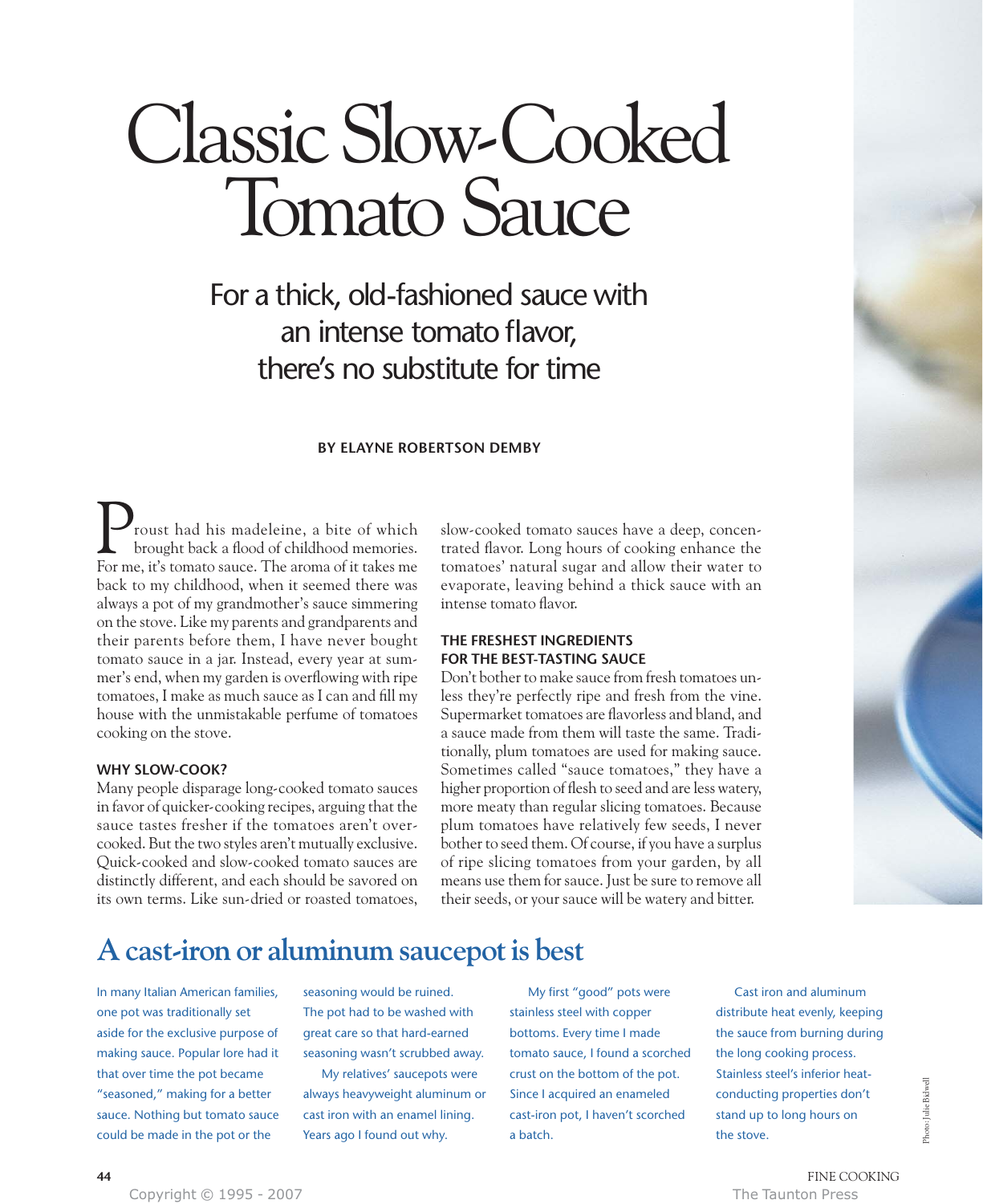

**When using fresh tomatoes, the first step is to remove their skins.** Tomato skins are tough and, if left intact, can make your sauce unattractive as well as unpleasant to eat. If you have a food mill, simply pass the tomatoes through it. The mill will trap the skins and seeds and purée the pulp beautifully. Otherwise, see the instructions for peeling and seeding on p. 46. After the tomatoes are peeled, chop them coarse before puréeing them in a blender or food processor.

**If your tomatoes are less than perfect, use tomatoes from a can.** There are many brands of canned tomatoes, but they're not all created equal. Plum tomatoes imported from Italy are not necessarily superior to domestic brands. Experiment to see which you prefer. Don't use canned puréed tomatoes: they'll change the taste of your sauce for the worse. Buy canned whole tomatoes, drain off some of the liquid, and purée them yourself. I use an immersion blender to purée the tomatoes right in the can.

Your onions and garlic should be fresh, too. Don't substitute dehydrated onion flakes or jarred minced garlic. If the garlic is old and pithy, remove the green core, which can make your sauce taste bitter.

*Peak-of-the-season tomatoes make the best sauce, but with good-quality canned tomatoes, you can make great sauce all year round.*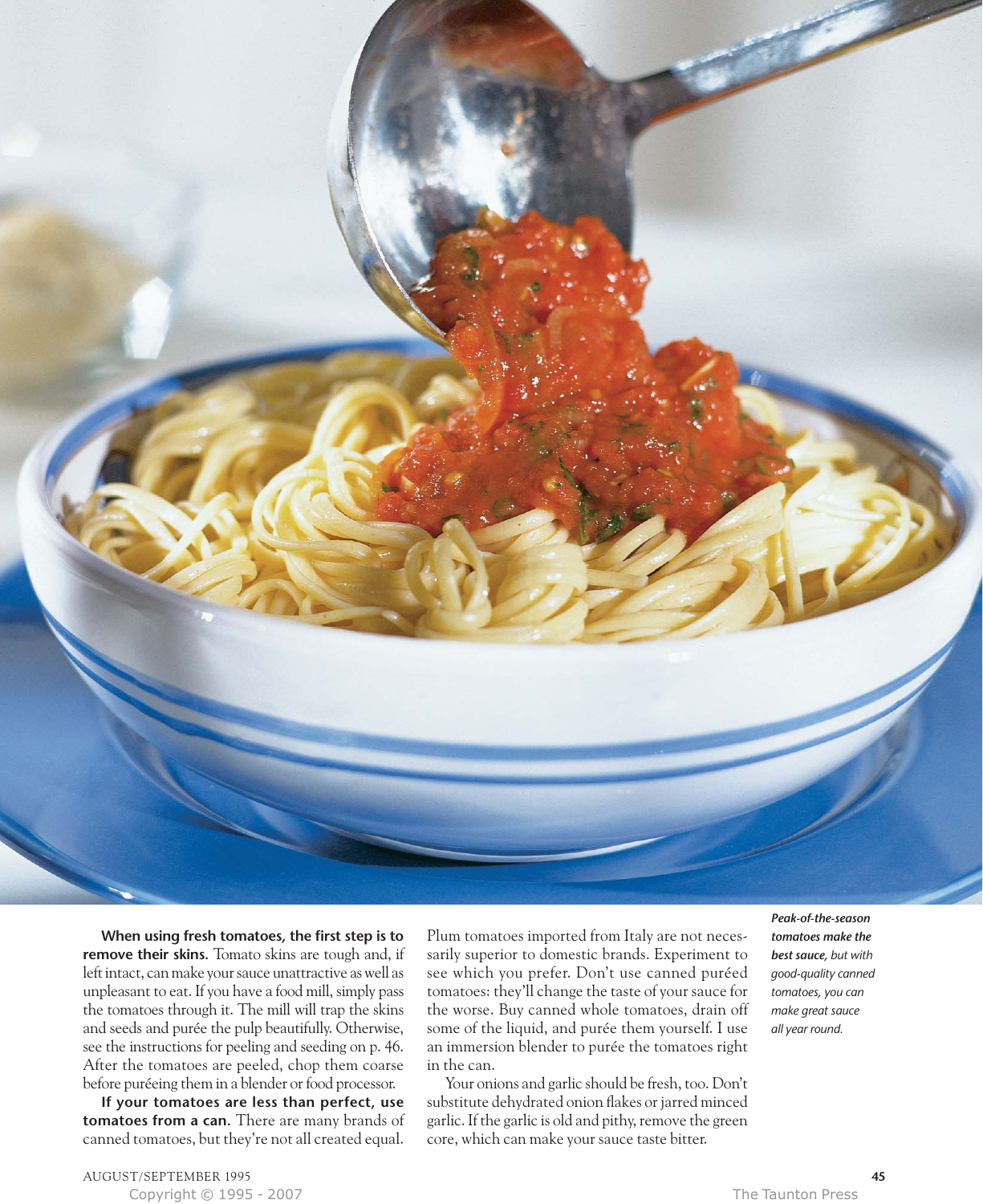Use a good olive oil, but not extra-virgin. The flavor of expensive, first-pressed oil is lost when heated.

### **FOR HERBS, FRESH ISN'T NECESSARILY BEST**

In my family, tomato sauce was always made with dried herbs. Unless I'm making a sauce where all the ingredients come from the garden, I prefer dried herbs, both because it's traditional and because, to my taste, dried herbs give the sauce better flavor.

(Parsley is an exception, however; fresh parsley is always best.) Regardless of the season, I always use dried oregano. Its flavor is just too pallid when fresh.

I find many store-bought "fresh" herbs actually taste rather bland. The longer they're away from the garden, the more their flavor fades. Smell your herbs, fresh or dried, before you use them. A strong aroma hints at a strong flavor. Dried herbs that have

been kept on the shelf for longer than a year have probably lost their potency. Date bottles and throw out any that are older than one year.

If you use dried herbs, add them at the beginning of the cooking process so their flavors can soften and perfume the sauce. The taste of fresh herbs is more fragile. Stir them in just before you remove the sauce from the stove, as cooking diminishes their flavor.

### **SLOW SIMMERING: THE SECRET TO THE SAUCE**

Time is the key to a flavorful tomato sauce, and this applies to sautéing the onions as well. Cook the onions slowly over low heat and they'll be mild and sweet, a delicate complement to your sauce. Sautéed quickly over medium-high heat, the onions will have a more robust flavor and so will your tomato sauce. But take care not to let the onion or garlic burn. Sauté the onion first; then add the garlic and cook just until it releases its aroma before adding the remaining ingredients.

Cook the sauce at a constant simmer—never let it boil. If your sauce insists on boiling no matter how low the heat, remove the pot from the stove and let it cool for 15 to 20 minutes before continuing the cooking.

**A sweeter sauce.** There are three schools of thought on the acid balance of tomato sauce. Some people like an acidic-tasting sauce, while others like a sweet sauce with no trace of acidity. A third group seeks a balance between the two extremes.

Jarred sauces in this country tend to be sweet; any acidity is cut by copious amounts of corn syrup. Home cooks who like a sweet tomato sauce can add sugar to theirs. Since personal taste varies widely and so does the acidity of tomatoes (even between batches of the same canned variety), there is no exact amount of sugar to add. Taste your sauce when it has finished cooking. If you find it too acidic, add sugar, one teaspoon at a time, until the flavor suits your taste.

Determining just when the sauce has finished cooking is again a matter of taste. When you're happy with the flavor and consistency, consider it done. I cook my sauce until it's quite thick and reduced by at least one-third of its original volume; this can take  $2\frac{1}{2}$ , sometimes  $3\frac{1}{2}$  hours. And of course the sauce freezes wonderfully, with little loss of flavor. The recipe is so simple that I make as much as I can when tomatoes are at their peak. A freezer full of fresh tomato sauce helps me make it through the winter.

*Elayne Robertson Demby, a food writer in Weston, Connecticut, is a new mother who's preparing to pass on her tomato sauce recipe to another generation.*

### **Peeling and seeding tomatoes**



Always smell herbs,

fresh or dried, before

you use them. A

strong aroma hints

at a strong flavor.

**1** Coring. The first step in peeling tomatoes is to remove the cores and score an X in the bottom of each one.



2 **Blanching.** Plunge the toma-<br>toes into boiling water. When the skins start to pull away, they're ready to peel.



**3** Peeling. Transfer the tomatoes to a cold-water bath to stop the cooking; then simply peel away the skins.



### **46** FINE COOKING

seeds. Coax out remaining seeds

with your fingers.

Copyright © 1995 - 2007 The Taunton Press